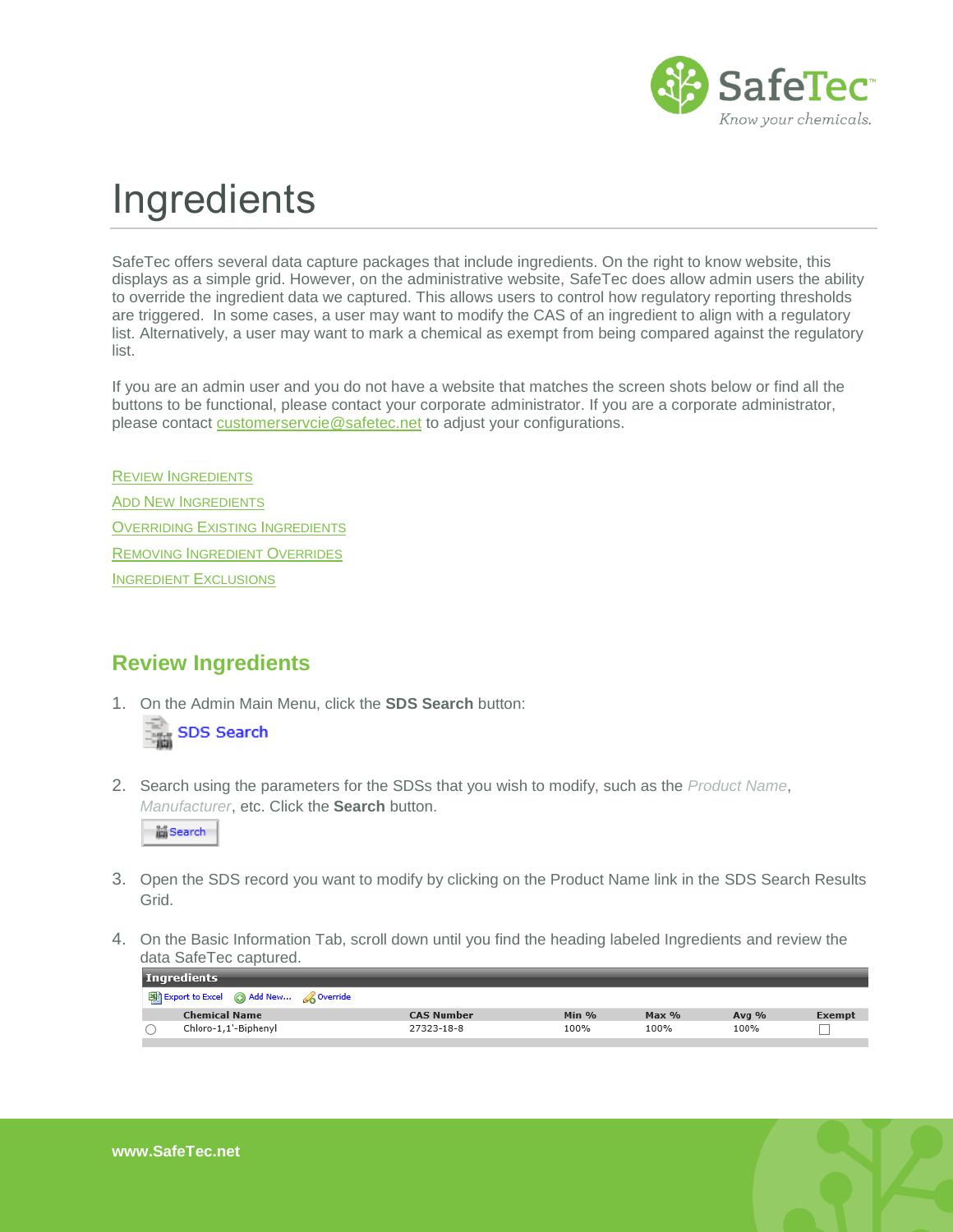

## <span id="page-1-0"></span>**Add New Ingredients**

SafeTec only captures data as it is displayed in Section 3 of SDS documents, so if the ingredient is not listed there, SafeTec will not have been able to perform data capture for an ingredient. For instance, the CAS# may not be provided on the SDS. Another example is where a SDS contains a hazardous ingredient, but the CAS listed on the SDS does not exist on a specific Regulation, which can have an impact on reporting. The following section describes how to add ingredients to the SDS record.

**Example:** *The NYC Tier II regulation requires reporting all PCBs that trigger an amount of over 1lb. The current MSDS lists Chloro-1. 1'-Biphenyl (CAS 27323-18-8) as its sole ingredient, for which the CAS# does not exist on the substance list for the NYC Tier II regulation. However, this chemical should be reported on since it is essentially a PCB, it just doesn't have the corresponding CAS# to trigger the reportable in the system.*

*To correct this issue, we can add a new ingredient that does have the corresponding CAS# so the system will trigger the reportable appropriately.*

1. In the **Ingredients** section, click the **Add New…** button.

| <b>Ingredients</b>                   |  |  |  |  |
|--------------------------------------|--|--|--|--|
| Export to Excel @ Add New & Override |  |  |  |  |
|                                      |  |  |  |  |

- a. **Note:** If you were taken to the Main Menu upon clicking, your account is not correctly configured for this process. Please contact your corporate administrator.
- *2.* Perform a Chemical search by entering search criteria for the ingredient you want to add.
	- a. **Note:** You may need to change the **Search Scope** to *Search All Chemicals*

| <b>Purell Sanitizing Hand Wipes</b> |                     |              |
|-------------------------------------|---------------------|--------------|
| Go Back                             |                     |              |
| <b>Chemical Name</b>                |                     |              |
| <b>CAS Number</b>                   |                     |              |
| <b>EC Number</b>                    |                     |              |
| <b>Search Scope</b>                 | Search My Chemicals | $\checkmark$ |

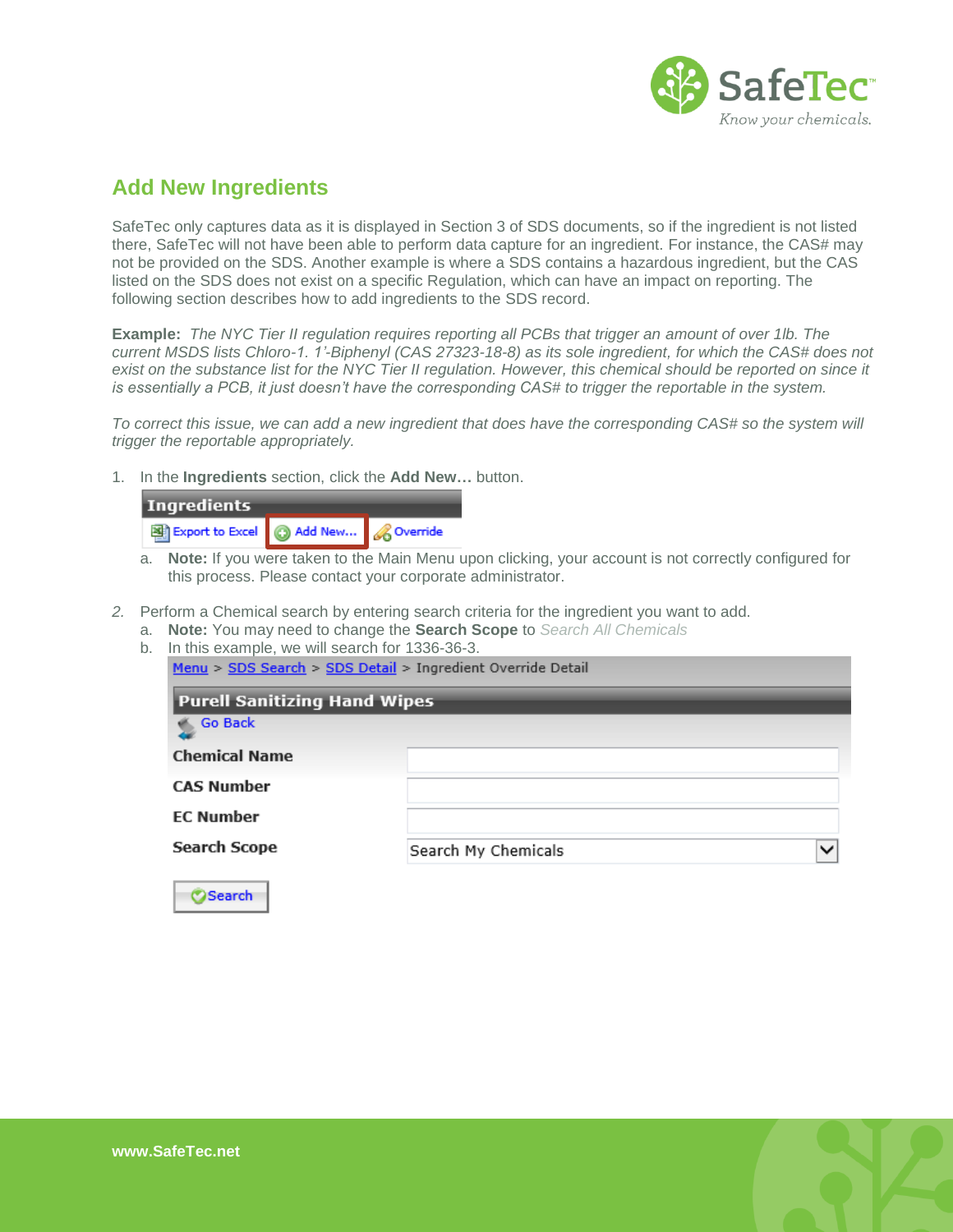

3. From the Results Grid, click the **Add** link next to the Chemical you would like to add as an Ingredient. In the following example, we want to add Water.

| Add          | <b>Chemical Name</b>                 | <b>CAS Number</b> | <b>Ingredient EC Number</b> |
|--------------|--------------------------------------|-------------------|-----------------------------|
| <b>Add</b>   | Aroclor 1221                         | 1336-36-3         |                             |
| <b>Add</b>   | Aroclor 1232                         | 1336-36-3         |                             |
| <b>Add</b>   | Aroclors (Various)                   | 1336-36-3         |                             |
| <u>Add</u>   | Chlorinatd Biphenyl                  | 1336-36-3         |                             |
| <b>Add</b>   | Chlorinated Biphenyl                 | 1336-36-3         |                             |
| <u>Add</u>   | PCB's                                | 1336-36-3         |                             |
| <b>Add</b>   | Polychlorinated Biphenyls            | 1336-36-3         |                             |
| <u>Add</u> , | Polychlorinated Biphenyls (PCBS)     | 1336-36-3         |                             |
| Add          | <b>Nolychlorinated Dibenzofurans</b> | 1336-36-3         |                             |
| <b>Add</b>   | Polycylorobiphenyls                  | 1336-36-3         |                             |
| Add          | Polychlorobiphenyls (PCBS)           | 1336-36-3         |                             |
| Add          | Polyclorinated Biphenyls             | 1336-36-3         |                             |

*4.* The next interface will allow you to enter the appropriate concentration values for the new ingredient. Menu > SDS Search > SDS Detail > Ingredient Override Detail

 $\bigodot$  The record(s) were successfully added.

**Polychlorinated Biphenyls (PCBs)** 

Save Remove Ingredient Override Go Back

| <b>Basic Information</b>                                |                     |  |  |  |
|---------------------------------------------------------|---------------------|--|--|--|
| <b>Chemical Name</b><br>Polychlorinated Biphenyls (PCB) |                     |  |  |  |
| <b>CAS Number</b>                                       | 1336-36-3           |  |  |  |
| <b>EC Number</b>                                        |                     |  |  |  |
| Min %                                                   | 0                   |  |  |  |
| Max %                                                   | 100                 |  |  |  |
| % Range                                                 |                     |  |  |  |
| % Context                                               | $\checkmark$<br>n/a |  |  |  |
| $N = + -$                                               |                     |  |  |  |

- **Notes**
- a. Going back to our example, we want to override/replace the current ingredient with the ingredient we just added so that threshold determinations are calculated correctly. In this case, I want the Min% to equal 0, and the Max% to equal 100.
- b. **Note:** Explore the % Context drop down menu. These help to test the math of the percentages specified. Choices include:
	- i. **Balance:** If the sum of the products does not equal 100%, the product can have the remaining balance.
	- ii. **Blank (percentage not specified):** This is useful when you don't know how much of a specific ingredient there is in the product.
	- iii. **Greater Than (Min):** Use this when the product does not contain less than the amount specified. Example: > 70%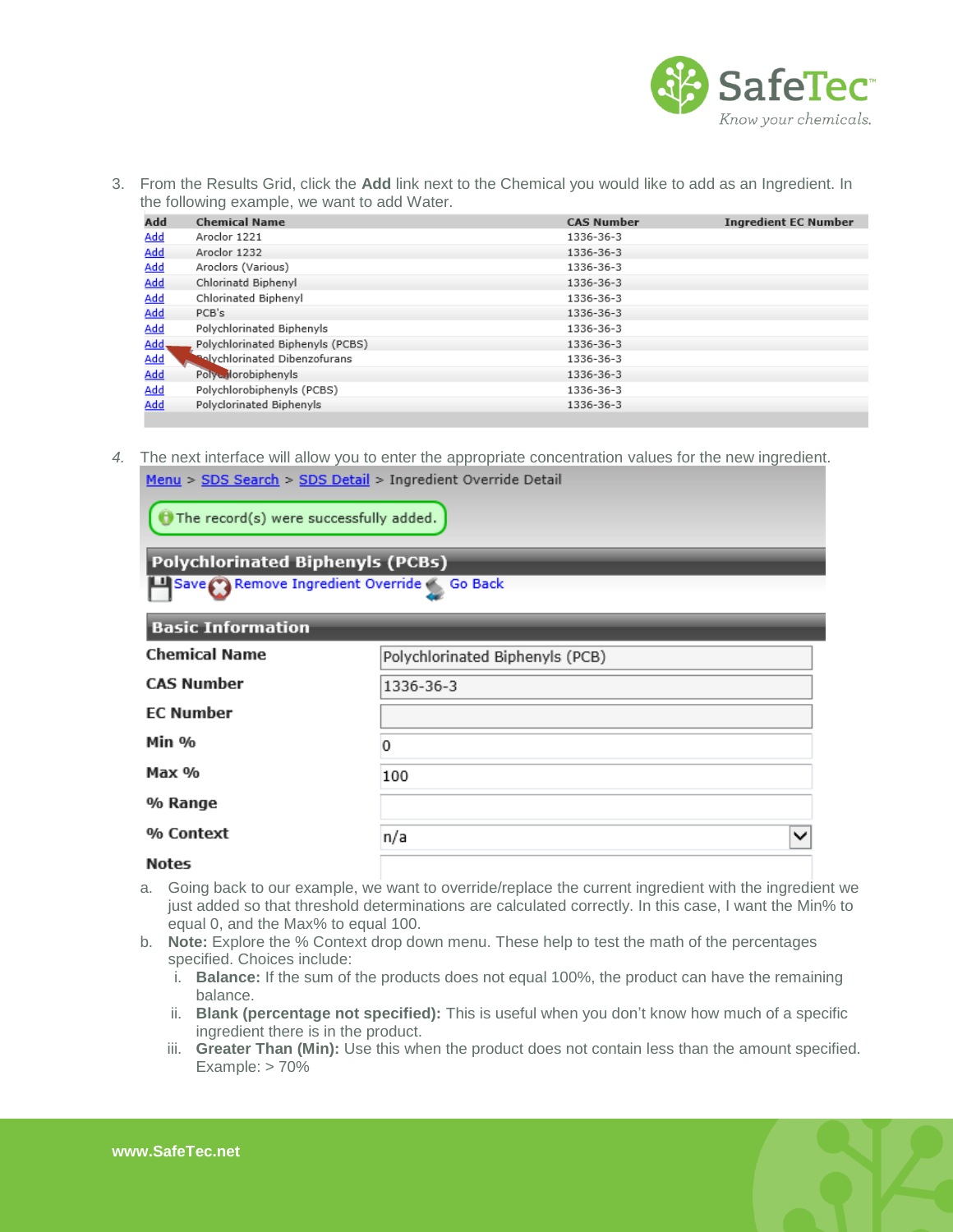

- iv. **Less Than (Max):** Use this when the product does not contain less than the amount specified. Example:  $< 5\%$
- v. **n/a:** When a chemical does not fall into the other catgories, or if you are unsure what to choose, leave it on the default n/a.
- vi. **Pure Chemical:** To be used if the chemical makes up 100% of the product.
- vii. **Trace:** If the manufacturer does not give a value of the percentage the chemcal makes up in the product, but instead specifies that it is Trace, SafeTec recommends using this value.
- 5. Click the **Save** button. You will get a notice that the record was successfully updated. **山** Save
- 6. Click the **Go Back** button to return to the SDS Detail page. Go Back
- 7. The new ingredient will be listed in the Ingredients section of the SDS Detail page.

| Ingredients                            |                   |       |       |         |        |
|----------------------------------------|-------------------|-------|-------|---------|--------|
| Export to Excel @ Add New & Override   |                   |       |       |         |        |
| <b>Chemical Name</b>                   | <b>CAS Number</b> | Min % | Max % | Avg $%$ | Exempt |
| Chloro-1,1'-Biphenyl                   | 27323-18-8        | 100%  | 100%  | 100%    |        |
| <b>Polychlorinated Biphenyls (PCB)</b> | 1336-36-3         | 0%    | 100%  | 50%     |        |

a. **Note:** As you can see below, the Avg% is now 100% for the original chemical and 50% for the new chemical. This will have an impact on threshold calculations. Returning to our example, we want to override the ingredient so that only the PBC ingredient is considered for calculations. This can be done by exempting the first ingredient (See Also I[NGREDIENT](#page-6-0) EXEMPTIONS*).*

# <span id="page-3-0"></span>**Overriding Existing Ingredients**

Any ingredient can have its concentration values modified by adding or editing an Ingredient override.

1. In the **Ingredients** section, make a chemical submission. There are two methods of doing this:

| <b>Ingredients</b>                          |                   |       |         |         |        |
|---------------------------------------------|-------------------|-------|---------|---------|--------|
| Export to Excel @ Add New <b>A</b> Override |                   |       |         |         |        |
| <b>Chemical Name</b>                        | <b>CAS Number</b> | Min % | $Max\%$ | Avg $%$ | Exempt |
| Chloro-1,1'-Biphenyl                        | 27323-18-8        | 100%  | 100%    | 100%    |        |
| Norinated Biphenyls (PCB)<br>Abr.           | 1336-36-3         | 0%    | 100%    | 50%     |        |
|                                             |                   |       |         |         |        |

- a. If a chemical was entered by SafeTec and has not been modified, click on a radio button to the left of the chemical you wish to override and click the **Override** button. This is what we will be using in this example.
- b. If a chemical was entered by SafeTec and has been overridden by somebody at your company, or if a chemical has been created by somebody at your company, click the blue link of the ingredient.
- c. **Note:** If the screen appeared to have refreshed and done nothing, scroll to the top of the screen. There might be a message waiting for you that says, "Please select a record." Please go back and do step 1 again.



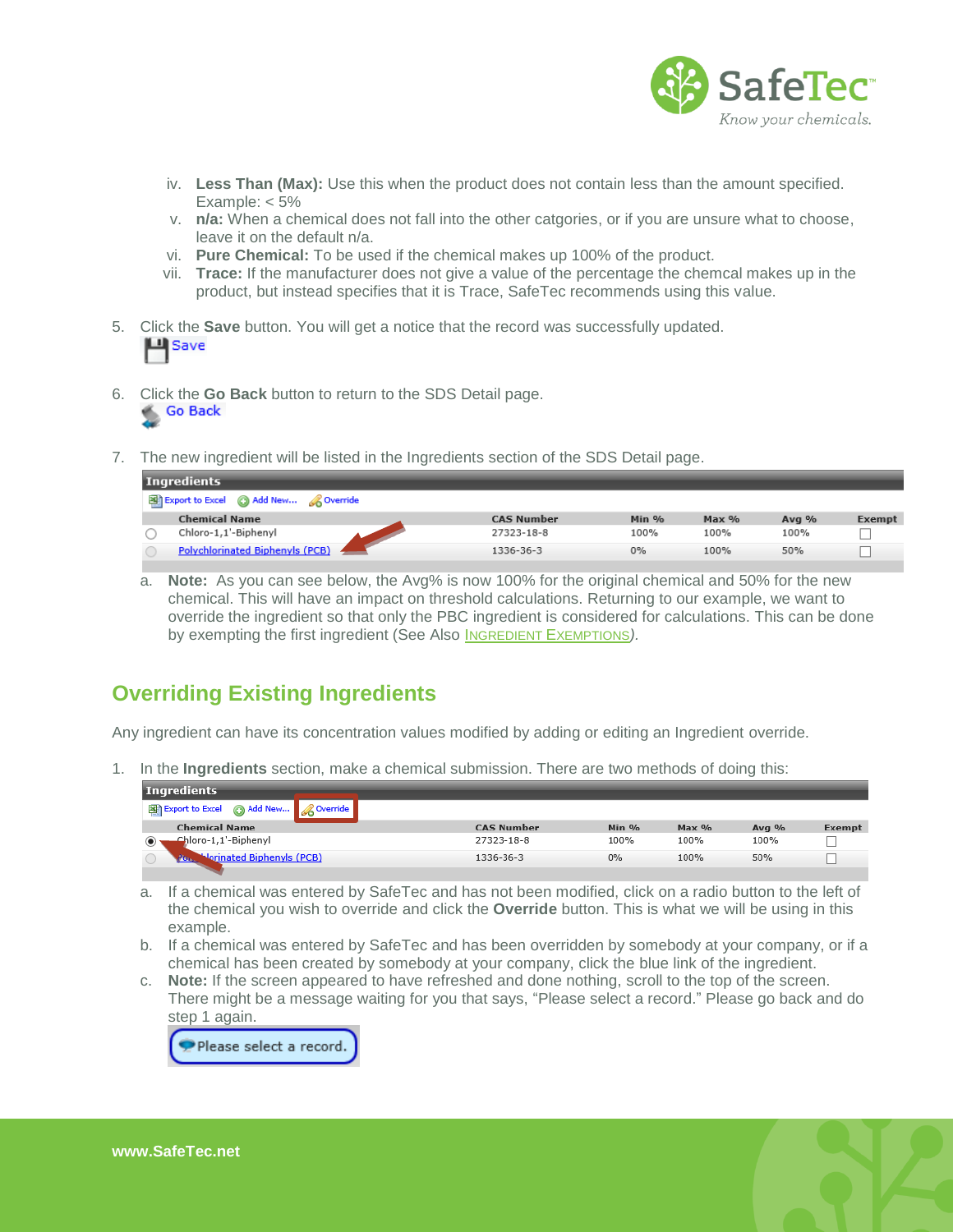

- d. **Note:** If you were taken to the Main Menu upon, your account is not correctly configured for this process. Please contact your corporate administrator.
- 2. Adjust the Min% and/or Max% as required.

| <b>Polychlorinated Biphenyls (PCBs)</b><br>Save Remove Ingredient Override << <a>Go Back</a> |                      |  |  |  |
|----------------------------------------------------------------------------------------------|----------------------|--|--|--|
| <b>Basic Information</b>                                                                     |                      |  |  |  |
| <b>Chemical Name</b>                                                                         | Chloro-1,1'-Biphenyl |  |  |  |
| <b>CAS Number</b>                                                                            | 27323-18-8           |  |  |  |
| <b>EC Number</b>                                                                             |                      |  |  |  |
| Min %                                                                                        |                      |  |  |  |
| Max %                                                                                        | 100                  |  |  |  |

3. Click the **Save** button.

4. On the SDS Detail page, the modified ingredient will be listed in the **Ingredients** section. The chemical now has a blue link to indicate it has been overriden from SafeTec's intial data capture.

| Ingredients                            |                   |         |       |       |        |
|----------------------------------------|-------------------|---------|-------|-------|--------|
| Export to Excel @ Add New & Override   |                   |         |       |       |        |
| <b>Chemical Name</b>                   | <b>CAS Number</b> | Min $%$ | Max % | Avg % | Exempt |
| Chloro-1,1'-Biphenyl                   | 27323-18-8        | 0%      | 100%  | 50%   |        |
| <b>Polychlorinated Biphenyls (PCB)</b> | 1336-36-3         | 0%      | 100%  | 50%   |        |
|                                        |                   |         |       |       |        |

# <span id="page-4-0"></span>**Removing Ingredient Overrides**

When an override is no longer necessary, you can either mark the override as exempt (See also INGREDIENT E[XEMPTIONS](#page-6-0)), or remove it altogether. The following section will describe how to remove an Ingredient Override.

1. In the **Ingredients** section, only chemicals that have been entered by SafeTec and have been overridden by someone at your company and chemicals that have been created by somebody at your company will have a blue link. Since we are looking to remove the override, click a blue link of a chemical.

| Ingredients                            |  |                   |         |         |         |        |
|----------------------------------------|--|-------------------|---------|---------|---------|--------|
| Export to Excel (c) Add New & Override |  |                   |         |         |         |        |
| <b>Chemical Name</b>                   |  | <b>CAS Number</b> | Min $%$ | $Max\%$ | Avg $%$ | Exempt |
| Chloro-1,1'-Biphenyl                   |  | 27323-18-8        | 0%      | 100%    | 50%     |        |
| <b>Polychlorinated Biphenyls Post</b>  |  | 1336-36-3         | 0%      | 100%    | 50%     |        |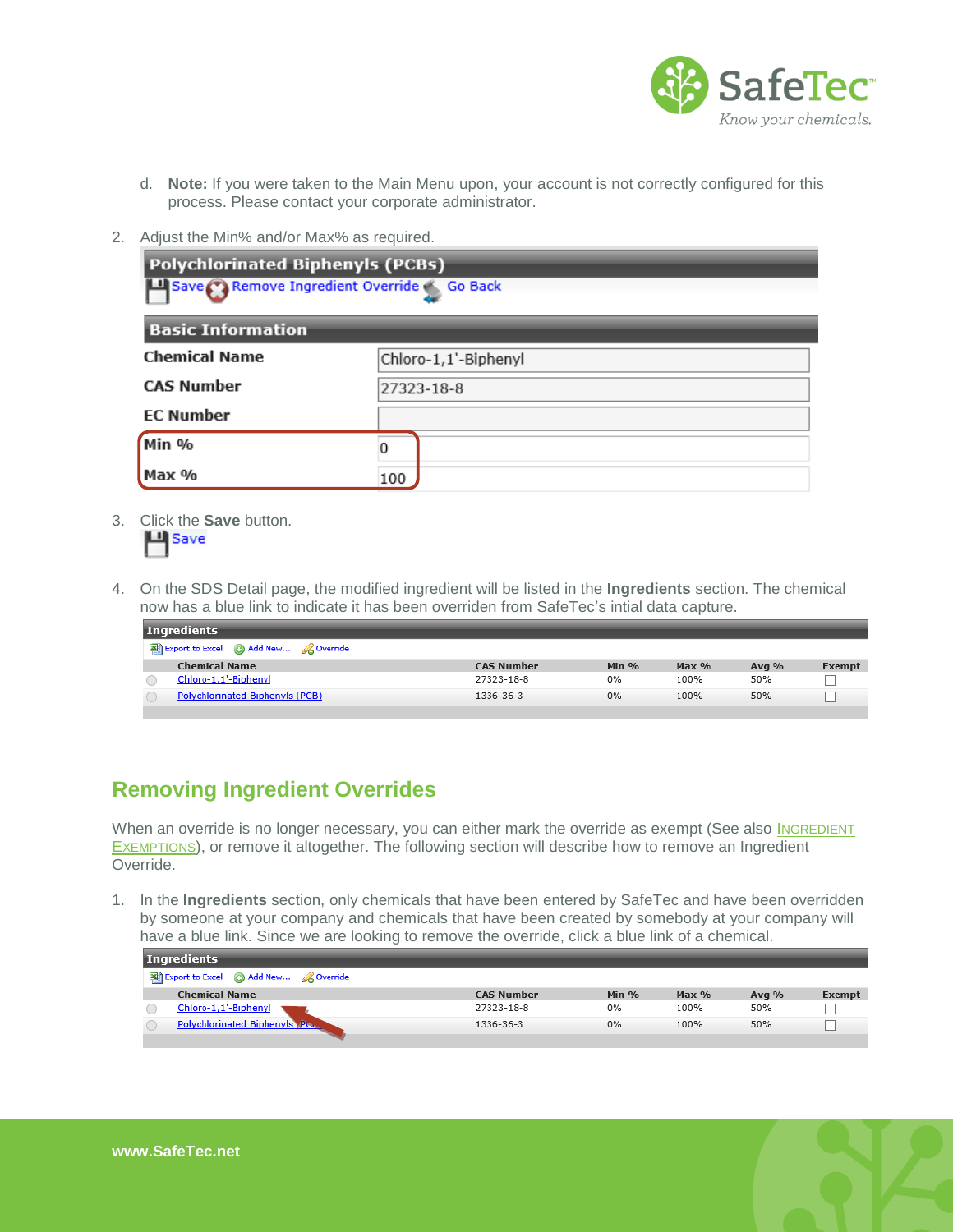

a. **Note:** If the screen appeared to have refreshed and done nothing, scroll to the top of the screen. There might be a message waiting for you that says, "Please select a record." Please go back and do step 1 again.



- b. **Note:** If you were taken to the Main Menu upon, your account is not correctly configured for this process. Please contact your corporate administrator.
- 2. At the top of the **Ingredient Override Detail Screen,** click the **Remove Ingredient Override** button. Menu > SDS Search > SDS Detail > Ingredient Override Detail

| <b>Polychlorinated Biphenyls (PCBs)</b><br>Save Remove Ingredient Override Go Back<br><b>Basic Information</b> |                               |  |  |  |
|----------------------------------------------------------------------------------------------------------------|-------------------------------|--|--|--|
| <b>Chemical Name</b><br>Chloro-1,1'-Biphenyl                                                                   |                               |  |  |  |
| <b>CAS Number</b>                                                                                              | 27323-18-8                    |  |  |  |
| <b>EC Number</b>                                                                                               |                               |  |  |  |
| Min %                                                                                                          | 0                             |  |  |  |
| Max %                                                                                                          | 100                           |  |  |  |
| % Range                                                                                                        |                               |  |  |  |
| % Context                                                                                                      | Pure Chemical<br>$\checkmark$ |  |  |  |
| <b>Notes</b>                                                                                                   |                               |  |  |  |

3. A popup window will open, asking you to confirm removing the Ingredient Override. Click the **OK** button.

| Message from webpage                                     |  |  |  |  |
|----------------------------------------------------------|--|--|--|--|
| - ?<br>Are you sure that you want to delete this record? |  |  |  |  |
| Cancel                                                   |  |  |  |  |